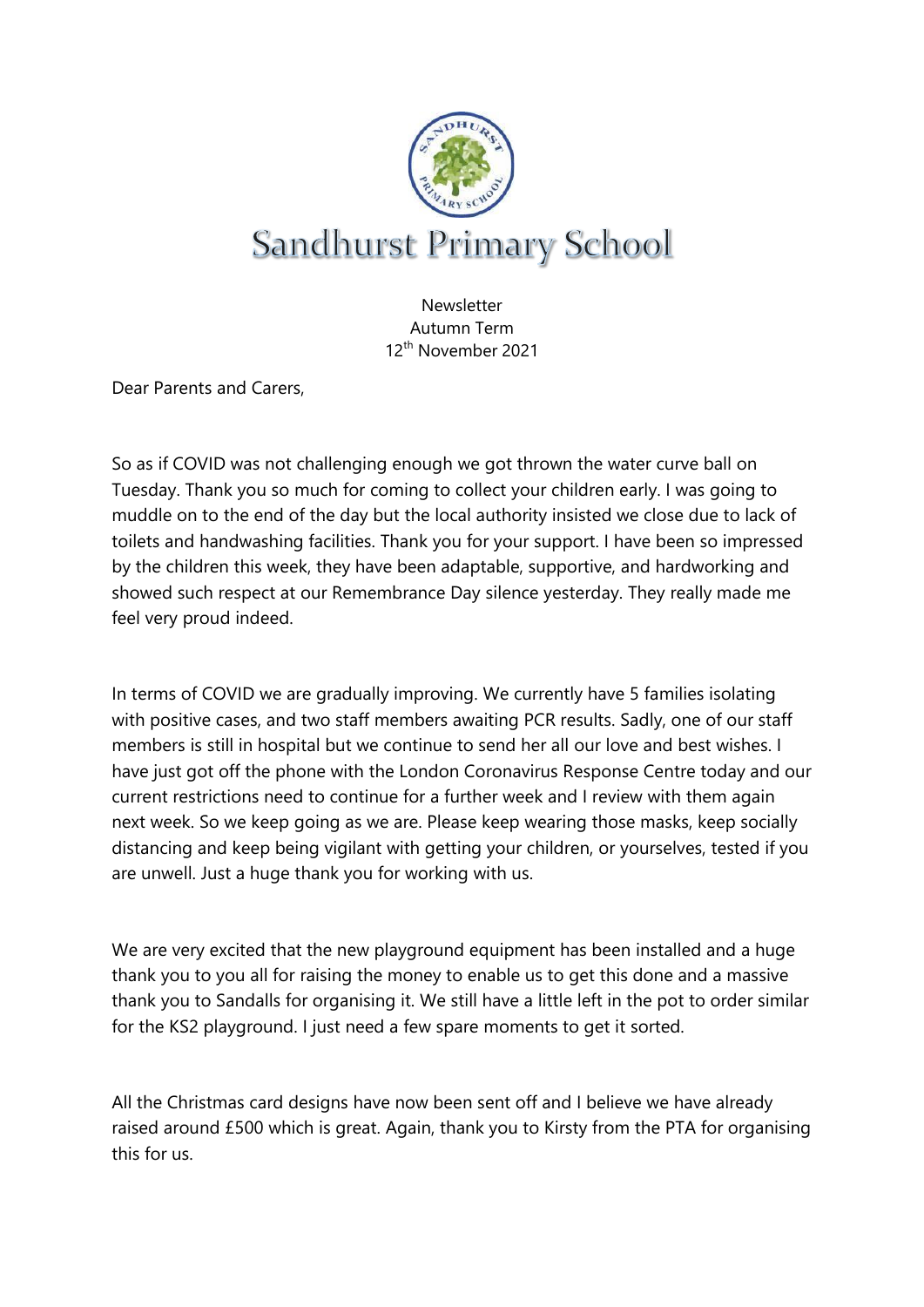Last Monday we had an inspiring start to the new half-term when Dr Deborah Rosanwo came in, as part of our Black History Month celebrations, to do a zoom assembly to the school. She spoke about her journey from a young age, to becoming the first black, female Consultant Nuclear Physician in Germany. It was really inspiring. A huge thank you to Dr Rosanwo for giving up her time to talk to us.

# **A Cry for Help!**

So many of you have kindly offered to help, well I would love to call on that help please. With our current restrictions our real pinch point of the day is lunchtime. If there are any of you that would be prepared to do LFT tests and wear a mask and come and volunteer at lunchtime I would love you for ever. Current myself, Ms Bates and Mrs Legemah (my two deputies) are covering but we could really do with your help!! If you were able to offer a day or two over the next two weeks please email into the office. Thank you.

## **Learning this week….**

This week, the Nursery have been exploring the number 2. They did a scavenger hunt searching for 2 items and also paired socks and gloves in the sand tray. They played a dynamic dice-game called 'Zap!', which included recognising numbers 1 and 2 and collecting and counting objects. Children also had great fun rolling marbles through paint to create firework paintings. They have been talking to Phoebe the Feelings Monster about different feelings and emotions.

In Reception, the children have been thinking about the sights and sounds of fireworks in their writing and thinking of ways to make four in maths. They are fast becoming more confident in having a go at making number sentences all by themselves. In Art, they have been making collages and people from leaves!

In Year one this week they have been learning all about Diwali, the festival of light. They have learnt about the story of Rama and Sita, they found out that Diva lamps are so important because they lead Rama and Sita home. The children even had a go at making their own Diva lamps out of clay. In maths they have been using lots of practical equipment to subtract numbers. They have shown their working out using the crossing out method.

This week Year 2 created fire safety posters and have begun to consider what they want to find out about The Great Fire of London this term. They generated some fantastic questions that they want to find the answers to. In Maths they have been using ten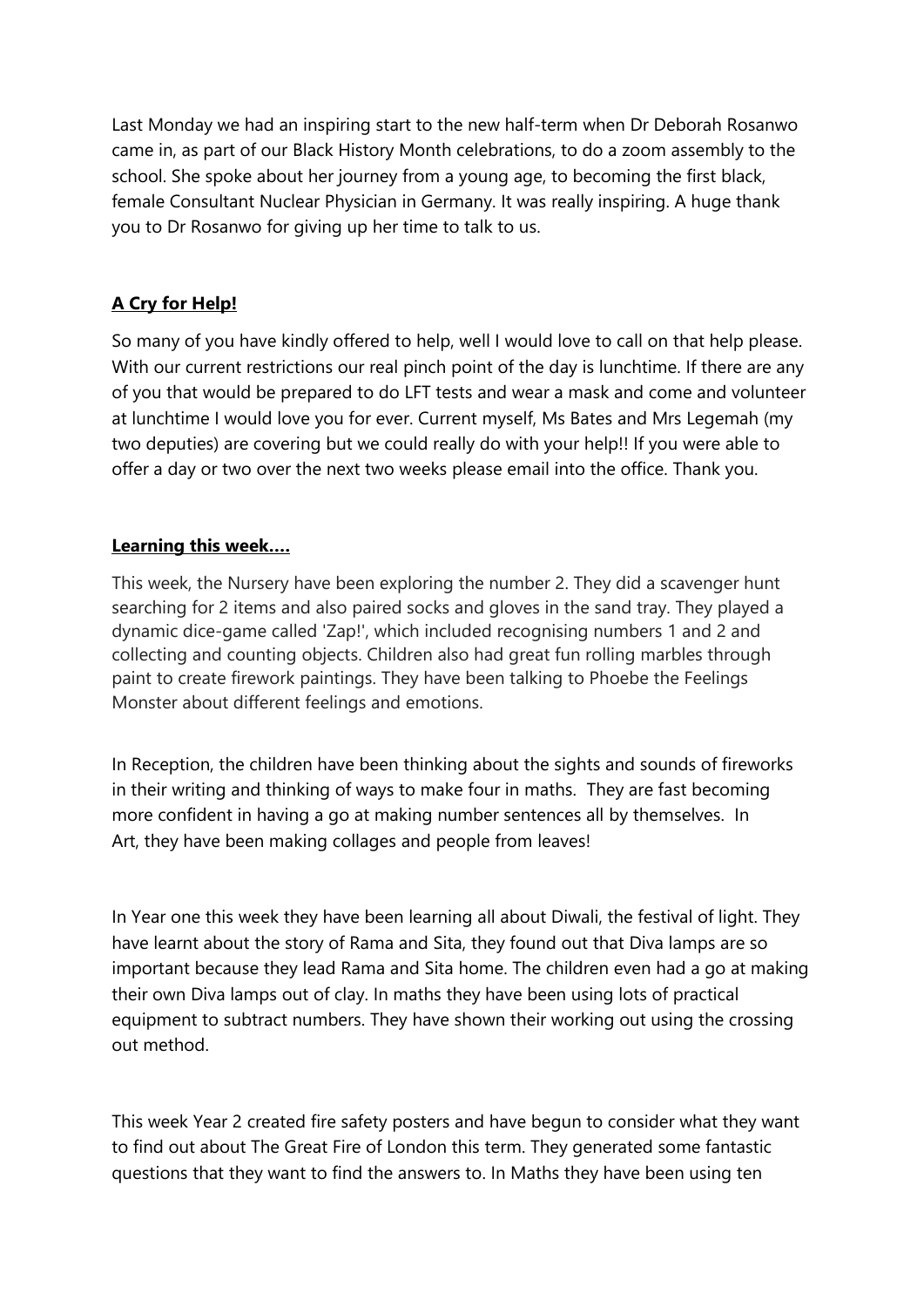frames for addition and developing their reasoning skills. In Science they really enjoyed discussing and finding out about the different stages of development for animals and humans, as well as matching animals and their young.

Year 3 have been thinking about how they can achieve peace in RE and made peace doves on Remembrance Day. They have used our DT skills to make our own Bronze Age roundhouses and have been writing comparisons about these compared to Stone Age houses in English. In maths they have finished their addition and subtraction unit by looking at bar models and learning about the inverse. In Science, they have thought about what they already know about light and they are waiting for a sunny day to go outside and look at their shadows!

This week in maths, year 4 have been measuring perimeter in cm. They have been measuring various shapes, including rectilinear shapes, using rulers and grids, we have also been measuring shapes with missing lengths. In English they have explored, discussed and described the setting for their dragon stories. In Science they have made an electrical circuit.

In maths, Year 5 have been learning about square and cube numbers and have used the short formal written method to solve multiplication problems. In English, they have sequenced the events leading up to the discovery of Tutankhamun's tomb through drawing pictures and drama. The children also really enjoyed visiting Tutankhamun's tomb using virtual reality. As part of Year 5s RE unit on 'Peace' each class looked at the significance of Remembrance Day.

Year 6 have been learning about the battle of Marathon, writing a diary of events from the perspective of an Athenian soldier. They have been adding and subtracting fractions in maths, applying this knowledge when solving reasoning and word problem tasks. In science, they have been having lots of fun learning about filtration, observing what happens when you separate mixtures using filter paper and a funnel. Finally, they have been reading a graphic novel called Amulet, exploring the feelings and motives of the main characters.

### **Children in Need – Friday 19th November**

We are raising money for BBC Children in Need next Friday 19th November. The children will be allowed to wear something spotty, in exchange for a silver coin donation, which they can give to their class teacher. Please note the children will be mostly wearing their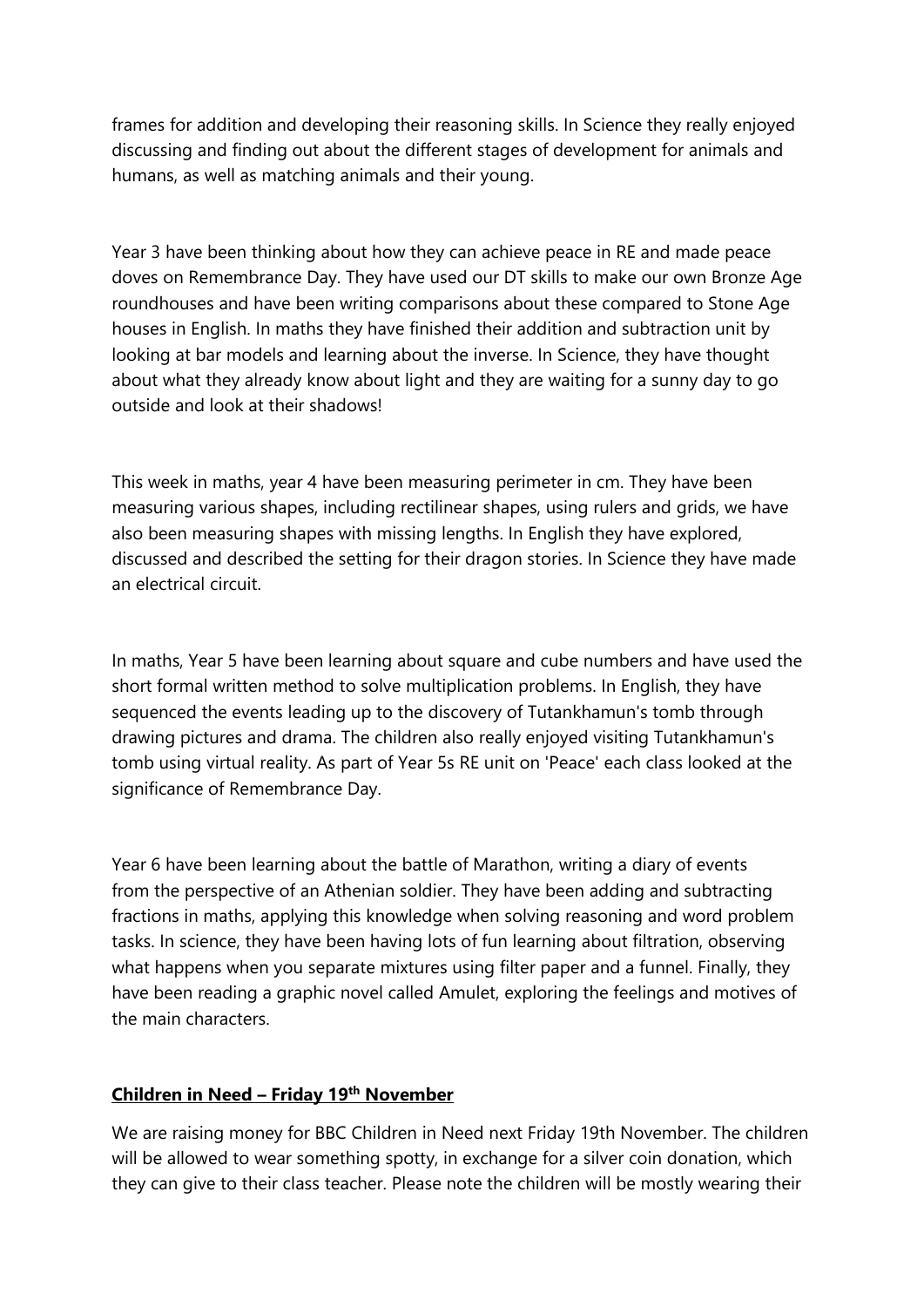uniform with something spotty added. It could be a top, tights, socks, leggings, a head hand etc.

#### Pupils with Medical Conditions

Mrs McDuell works in our office part time, purely to ensure that we have all medication and care plans at school for our children that have medical issues. We are getting an increasingly large amount of requests for replacement medication after expiry as well as forms/care plans sent home for signatures that are being ignored. This means that a lot of Mrs McDuell's time is spent sending out reminders. If your child has a medical issue that requires medication and/or a care plan, we need to have their medication and/or paperwork at school so if you get a request from Mrs McDuell, please do not ignore it. If they do not have their medication at school, they will miss out on any school trips as we do not allow pupils to go on outings without it. If your child's medical situation has changed, please let the office know so that we can update our records. A reminder also, that all medication and medical paperwork must initially go to the school office – as we are currently limiting visits to the office, please hand to a member of staff at the gate, ensuring medication is clearly labelled. Thank you.

#### **Oral Health**

I know, especially with lock down, children's oral health has been a real issue. Kings College Hospital are offering some Question and Answer sessions on the promotion of oral health in November and December. I have attached the flyer with the zoom links.

#### **Pokemon Cards**

A full set of Pokemon Cards has been found in the playground. They are in a plastic bank coin bag. If your child has lost them, please let me know.

### **A Message from Tempest, the photographers**

*Have you ordered your school photos yet? A polite reminder that the closing date for free delivery back to school is* **Wednesday 17th November 2021.** *Order through the Tempest website using your unique link or visit [www.tempest-orders.co.uk](http://www.tempest-orders.co.uk/)*

*If you need any assistance in ordering your photos, feel free to contact Tempest on 01736 751555 (option 3). Many thanks*

Have a lovely weekend. I am going to try and enjoy the outdoors as I keep hearing the weather is going to turn very cold over the next week or so.